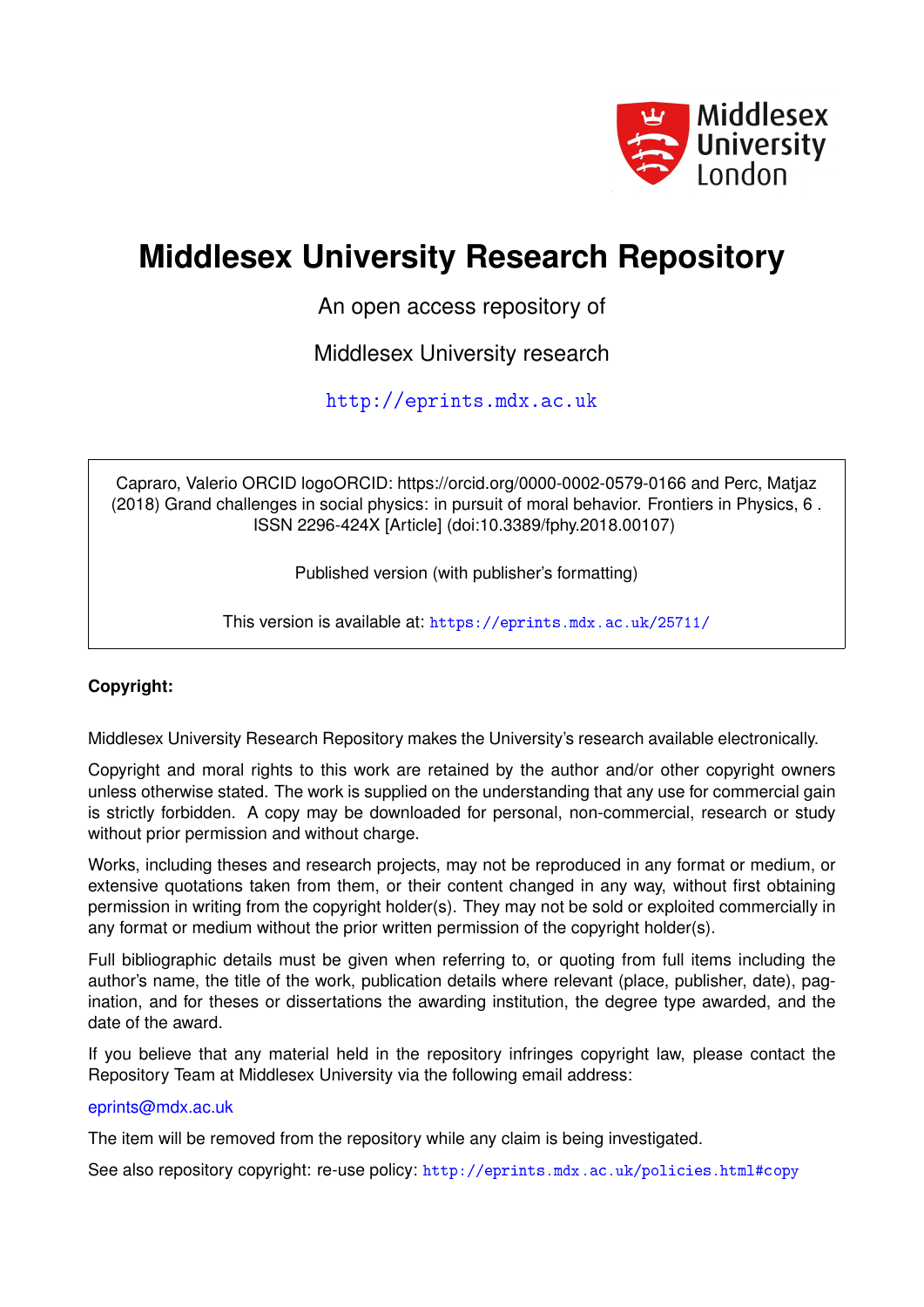



# [Grand Challenges in Social Physics:](https://www.frontiersin.org/articles/10.3389/fphy.2018.00107/full) In Pursuit of Moral Behavior

### [Valerio Capraro](http://loop.frontiersin.org/people/194541/overview)<sup>1\*</sup> and [Matjaž Perc](http://loop.frontiersin.org/people/73038/overview)<sup>2,3,4\*</sup>

<sup>1</sup> Department of Economics, Middlesex University, The Burroughs, London, United Kingdom, <sup>2</sup> Faculty of Natural Sciences and Mathematics, University of Maribor, Maribor, Slovenia, <sup>3</sup> Complexity Science Hub Vienna, Vienna, Austria, <sup>4</sup> School oi Electronic and Information Engineering, Beihang University, Beijing, China

Methods of statistical physics have proven valuable for studying the evolution of cooperation in social dilemma games. However, recent empirical research shows that cooperative behavior in social dilemmas is only one kind of a more general class of behavior, namely moral behavior, which includes reciprocity, respecting others' property, honesty, equity, efficiency, as well as many others. Inspired by these experimental works, we here open up the path toward studying other forms of moral behavior with methods of statistical physics. We argue that this is a far-reaching direction for future research that can help us answer fundamental questions about human sociality. Why did our societies evolve as they did? What moral principles are more likely to emerge? What happens when different moral principles clash? Can we predict the break out of moral conflicts in advance and contribute to their solution? These are amongst the most important questions of our time, and methods of statistical physics could lead to new insights and contribute toward finding answers.

### **OPEN ACCESS**

### Edited and reviewed by:

Alex Hansen, Norwegian University of Science and Technology, Norway

#### \*Correspondence:

Valerio Capraro [v.capraro@mdx.ac.uk](mailto:v.capraro@mdx.ac.uk) Matjaž Perc [matjaz.perc@gmail.com](mailto:matjaz.perc@gmail.com)

#### Specialty section:

This article was submitted to Social Physics, a section of the journal Frontiers in Physics

Received: 24 August 2018 Accepted: 06 September 2018 Published: 11 October 2018

#### Citation:

Capraro V and Perc M (2018) Grand Challenges in Social Physics: In Pursuit of Moral Behavior. Front. Phys. 6:107. doi: [10.3389/fphy.2018.00107](https://doi.org/10.3389/fphy.2018.00107)

Keywords: cooperation, social dilemma, public good, statistical physics, network science, evolutionary game theory, moral behavior, reciprocity

### 1. INTRODUCTION

Our time now is unique and special in that we are arguably richer, safer, and healthier than ever before [\[1,](#page-4-0) [2\]](#page-4-1), but simultaneously, we are also facing some of the greatest challenges of our evolution. Climate change, the depletion of natural resources, staggering inequality, the spread of misinformation, persistent armed conflicts, just to name a few examples, all require our best efforts to act together and to renounce part of our individual interests for the greater good. Understanding when, why, and how people deviate from their best self-interest to act pro-socially, benefitting other people and the society as a whole, is thus amongst the most important aims of contemporary scientific research.

Pro-social behavior can come in many forms, the most studied of which is cooperation. Indeed, cooperation is so important that many have contended that our capacity to cooperate at large scales with unrelated others is what makes human societies so successful  $[3-14]$ . Moreover, the psychological basis of cooperation, shared intentionality, that is, "the ability and motivation to engage with others in collaborative, co-operative activities with joint goals and intentions" is what makes humans uniquely human, as it is possessed by children, but not by great apes [\[15\]](#page-4-4).

Although human cooperation is believed to originate from our evolutionary struggles for survival [\[16\]](#page-4-5), it is clear that the challenges that pressured our ancestors into cooperation today are gone. Nevertheless, we are still cooperating, and on ever larger scales, to the point that we may deserve being called "SuperCooperators" [\[17\]](#page-4-6). Taking nothing away from the immense importance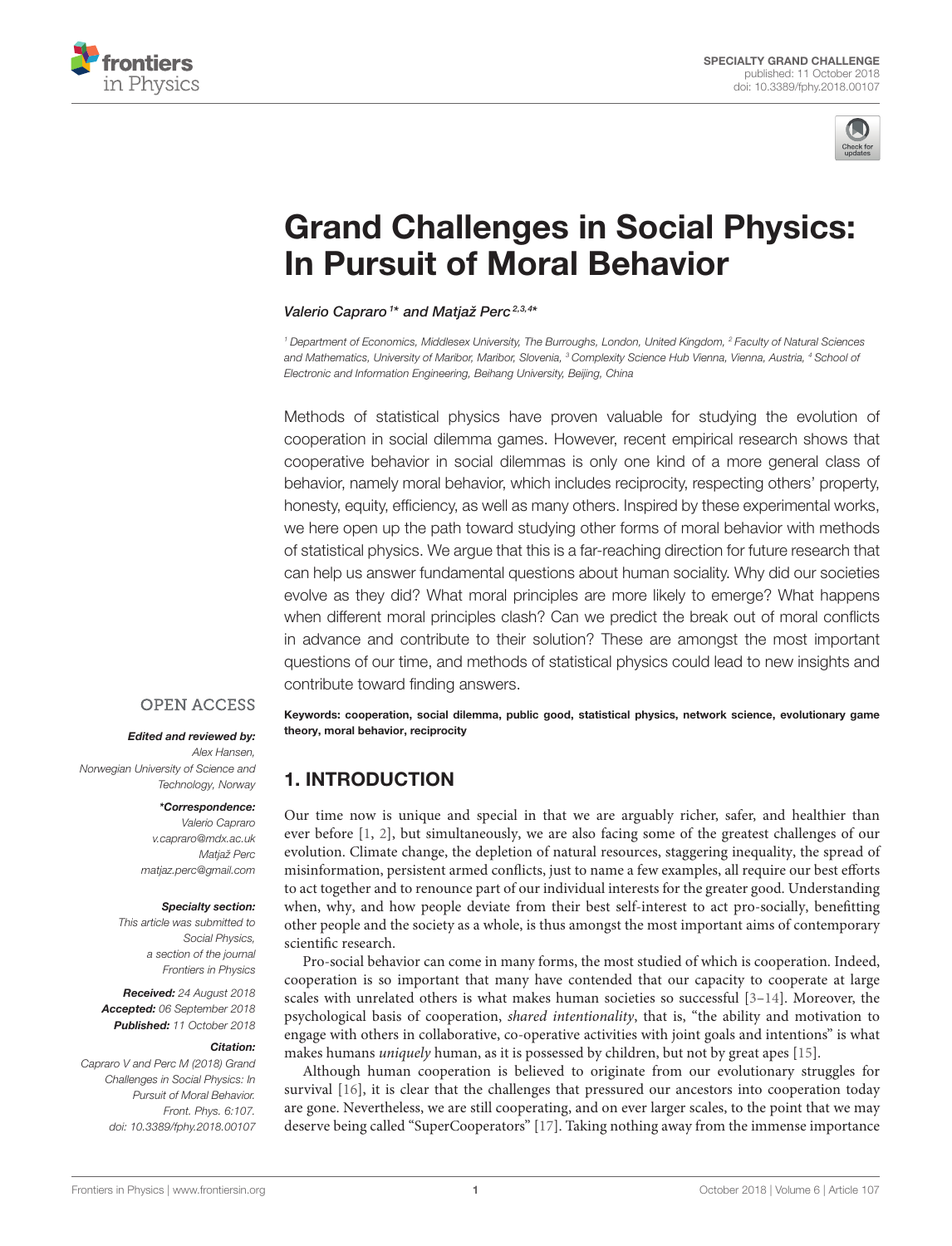of cooperation for our evolutionary success and for the wellbeing of our societies, recent empirical research shows, however, that to cooperate is just a particular manifestation of moral behavior [\[18\]](#page-4-7). And while methods of statistical physics have been used prolifically to study cooperation [\[14\]](#page-4-3), other forms of moral behavior have not. Our goal here is to discuss and outline the many possibilities for future research at the interface between physics and moral behavior, beyond the traditional framework of cooperation in social dilemmas.

### 2. COOPERATION

To study cooperative behavior, scientists use social dilemma games, such as the prisoner's dilemma [\[19\]](#page-4-8), the stag hunt [\[20\]](#page-4-9), or the public goods game [\[21\]](#page-4-10). In these games, players have to decide whether to cooperate or to defect: cooperation maximizes the payoff of the group, while defection maximizes the payoff of an individual. This leads to a conflict between individual and group interests, which is at the heart of each social dilemma, and in particular at the heart of the cooperation problem.

Since cooperating is not individually optimal, cooperative behavior cannot evolve among self-interested individuals, unless other mechanisms are at play. Several mechanisms for the evolution of cooperation have been identified and studied, including kin selection [\[22\]](#page-4-11), direct reciprocity [\[23\]](#page-4-12), indirect reciprocity [\[24\]](#page-4-13), social preferences [\[25–](#page-4-14)[28\]](#page-4-15), the internalization of social heuristics [\[29\]](#page-4-16), translucency [\[30\]](#page-4-17), cooperative equilibria [\[12,](#page-4-18) [31,](#page-4-19) [32\]](#page-4-20), as well as many others.

One realistic mechanism for the evolution of cooperation is network reciprocity. Everyday interactions among humans do not happen in a vacuum. We are more likely to interact and cooperate within our network of family members, friends, and coworkers, and we rarely interact, let alone cooperate, with strangers. One can formalize this situation by assuming that individuals occupy the vertices of a graph and interact only with their neighbors. Can this spatial structure promote the evolution of cooperation? The answer is yes [\[33\]](#page-4-21). And the intuition is that, in this setting, cooperators can form clusters and protect themselves from the invasion of defectors [\[34–](#page-4-22)[36\]](#page-4-23). These "games on graphs are difficult to analyze mathematically," but "are easy to study by computer simulations" [\[9\]](#page-4-24). Games on networks present the natural setting in which one can apply the techniques and methods of statistical physics and network science to study cooperation [\[37,](#page-4-25) [38\]](#page-4-26), as well as other forms of moral behavior.

### 3. STATISTICAL PHYSICS OF HUMAN **COOPERATION**

Methods of statistical physics have come a long way in improving our understanding of the emergence of cooperation and the phase transitions leading to other counterintuitive evolutionary outcomes. Research has revealed that these depend sensitively on the structure of the interaction network and the type of interactions, as well as on the number and type of competing strategies [\[39](#page-4-27)[–49\]](#page-5-0). Aspects particularly relevant to human cooperation have also been studied in much detail [\[14\]](#page-4-3). The workhorse behind this research has been the spatial public goods game [\[50,](#page-5-1) [51\]](#page-5-2), with extensions toward different forms of punishment [\[52–](#page-5-3)[58\]](#page-5-4), rewarding [\[59](#page-5-5)[–62\]](#page-5-6), and tolerance [\[63\]](#page-5-7), to name just some examples. The Monte Carlo method is thereby typically used [\[64\]](#page-5-8), which ensures that the treatment is aligned with fundamental principles of statistical physics, enabling a comparison of obtained results with generalized mean-field approximations [\[65–](#page-5-9)[67\]](#page-5-10) and a proper determination of phase transitions between different stable strategy configurations [\[45\]](#page-4-28). The goal is to identify and understand pattern formation, the spatiotemporal dynamics of solutions, and the principles of selforganization that may lead to socially favorable evolutionary outcomes.

An example of an impressively intricate phase diagram, obtained from studying an 8-strategy public goods game with diverse tolerance levels, is presented in Figure 1 of Szolnoki and Perc [\[63\]](#page-5-7). There, it can be observed that the higher the value of the multiplication factor in the public goods game, the higher the tolerance can be, and vice versa. This observation resonates with our naive expectation and perception of tolerance in that overly tolerant strategies cannot survive in the presence of other less tolerant strategies. From the viewpoint of the considered evolutionary game this is not surprising, because players adopting the most tolerant strategy act as loners only if everybody else in the group is a defector. And such sheer unlimited tolerance is simply not competitive with other less tolerant strategies. Also, if the cost of inspection is too high, or if the value of the multiplication factor is either very low or very high, then tolerant players cannot survive even if they exhibit different levels of tolerance.

While it is beyond the scope of this work to go further into details, it should be noted that phase diagrams as the one presented in Figure 1 of Szolnoki and Perc [\[63\]](#page-5-7) provide an indepth understanding of the evolutionary dynamics and of the phase transitions that lead from one stable strategy configuration to the other. The key for obtaining accurate locations of phase transition points and the correct phases is the application of the stability analysis of competing subsystem solutions [\[64\]](#page-5-8). A subsystem solution can be formed by any subset of all the competing strategies, and on their own (if separated from other strategies) these subsystems solutions are stable. This is trivially true if the subsystem solution is formed by a single strategy, but can be likewise true if more than one strategy forms such a solution. The dominant subsystem solution, and hence the phase that is ultimately depicted in the phase diagram as the stable solution of the whole system, can only be determined by letting all the subsystem solutions compete against each other.

By means of this approach, several important insights have been obtained. By peer-based strategies, for example, we note the importance of indirect territorial competition in peer punishment [\[68\]](#page-5-11), the spontaneous emergence of cyclic dominance in rewarding [\[59\]](#page-5-5), and an exotic firstorder phase transition observed with correlated strategies [\[69\]](#page-5-12). By institutionalized strategies, we have the fascinating spatiotemporal complexity that is due to pool punishment [\[53\]](#page-5-13), while in the realm of self-organization of incentives for cooperation, we have the elevated effectiveness of adaptive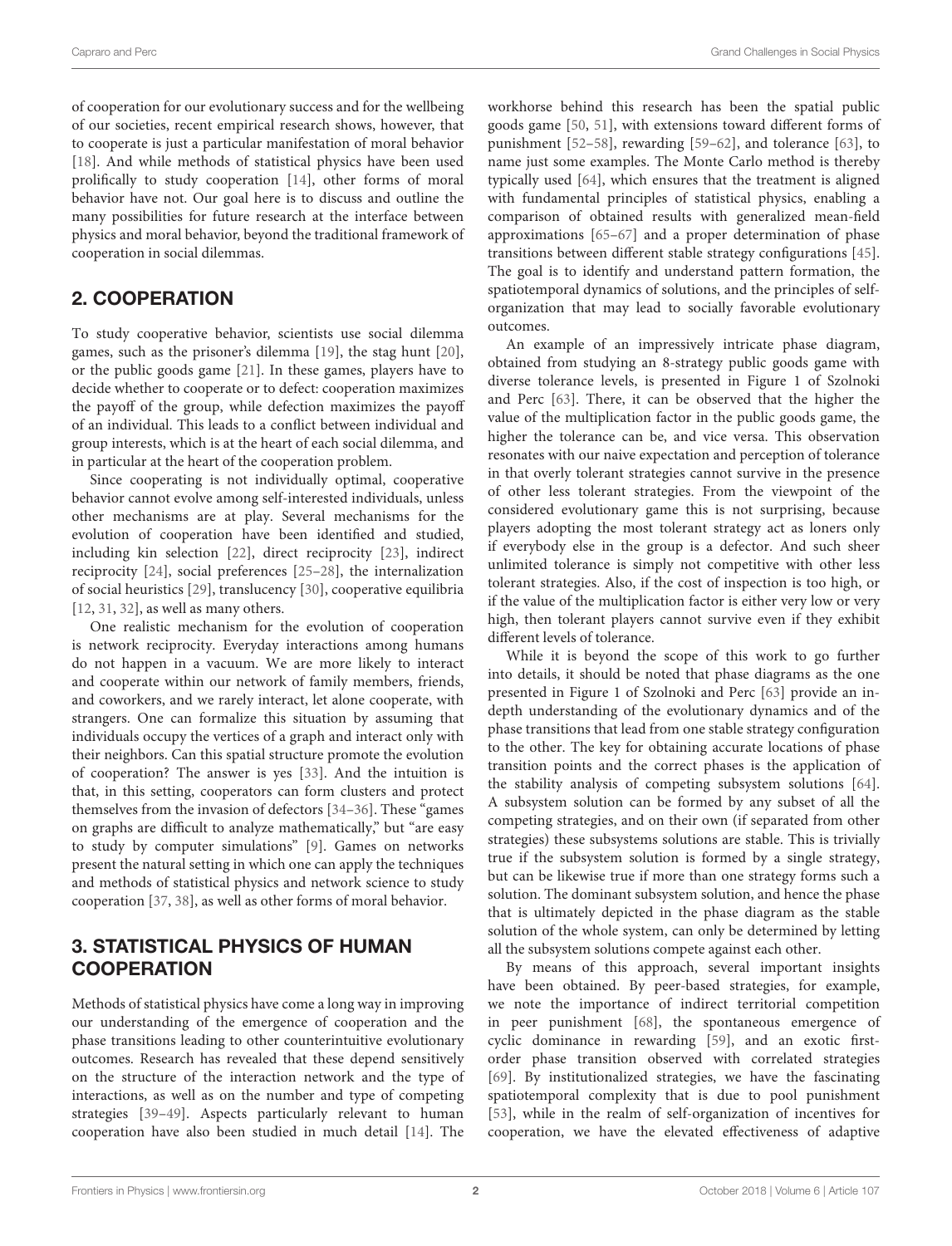Capraro and Perc Grand Challenges in Social Physics

punishment [\[54\]](#page-5-14), the possibility of probabilistic sharing to solve the problem of costly punishment [\[56\]](#page-5-15), and the many evolutionary advantages of adaptive rewarding [\[61\]](#page-5-16). With antisocial strategies, we have the restoration of the effectiveness of prosocial punishment when accounting for second-order freeriding on antisocial punishment [\[58\]](#page-5-4), and the rather surprising lack of adverse effects with antisocial rewarding [\[62\]](#page-5-6).

While this is just a short snippet of statistical physics research concerning human cooperation, it hopefully showcases successfully the potency of the approach for studying complex mathematical models that describe human behavior, thus recommending itself also for relevantly studying other types of moral behavior to which we attend to in what follows.

### 4. MORAL BEHAVIOR

Empirical research has indeed shown that cooperation in social dilemmas is only one facet of a more general class of behavior – moral behavior. When subjects are asked to report what they think is the morally right thing to do in social dilemmas, they typically answer: "to cooperate" [\[18\]](#page-4-7).

Morality is universal across human societies. Virtually all societies adopt behavioral rules that are presented to the people as moral principles. But where do these rules come from? A classical non-scientific explanation, still adopted by many societies and religious thinkers, is that they are emanated directly from God. However, in recent years, social scientists have been developing a scientific theory of morality, according to which morality evolved as a a mechanism "to promote and sustain cooperation" [\[70\]](#page-5-17). As psychology-star Michael Tomasello put it: "human morality arose evolutionarily as a set of skills and motives for cooperating with others" [\[71\]](#page-5-18). Similar positions have also been put forward in Rawls [\[72\]](#page-5-19), Mackie [\[73\]](#page-5-20), Wong [\[74\]](#page-5-21), Rai and Fiske [\[75\]](#page-5-22), Curry [\[76\]](#page-5-23), and Curry et al. [\[77\]](#page-5-24). However, the word "cooperation" in these statements does not refer only to cooperation in social dilemmas. How does this general form of cooperation translates into specific behaviors?

A recent study exploring morality in 60 societies across the world found that seven moral rules are universal: love your family, help your group, return favors, be brave, defer to authority, be fair, and respect others' property. Although, what is not universal is how they are ranked [\[77\]](#page-5-24). Of course, not all these rules are easy to study using simple games on networks, but some are. For example, "returning favors" can be studied using a sequential prisoner's dilemma, in which the players do not choose their strategy simultaneously, but sequentially. Alternatively, it can be studied using the trust game [\[78\]](#page-5-25). In the trust game, player 1 starts with a sum of money and has to decide how much of it, if any, to transfer to player 2. Any amount transferred gets multiplied by a factor larger than 1 and handed to player 2. Then player 2 has to decide how much of it to keep and how much of it to return to player 1.

Similarly, "help your group" can be studied using games with labeled players, in which agents come with a label representing the group(s) they belong to [\[79\]](#page-5-26). "Fairness" can be studied using the ultimatum game [\[80\]](#page-5-27), as has already been done along these lines [\[45,](#page-4-28) [81–](#page-5-28)[90\]](#page-5-29), or the dictator game [\[91\]](#page-5-30). "Respect others' property" can be studied using games with special frames, as, for example, the Dictator game in the Take frame, for which it is known that taking is considered to be more morally wrong than giving [\[92\]](#page-5-31).

Beyond these seven rules, there are other forms of moral behavior that are worth studying, as, for example, "honesty." A common game theoretic paradigm to study honest behavior is the sender-receiver game [\[93\]](#page-5-32). In this game, player 1 is given a private information (for example, the outcome of a die) and is asked to communicate this piece of information to player 2. Player 1 can either communicate the truthful piece of information, or can lie. The role of player 2 is to guess the original piece of information. If player 2 guesses the original piece of information, then players 1 and 2 are both paid according to some option A. Conversely, if player 2 does not guess the original piece of information, then players 1 and 2 are both paid according to option B. Crucially, only player 1 knows the payoffs associated with options A and B. A variant of this game in which player 2 makes no choice has also been introduced and studied [\[94,](#page-5-33) [95\]](#page-5-34), in order to avoid the confound of sophisticated deception, that is, players who tell the truth because they believe that player 2 will not believe them [\[96\]](#page-6-0).

Other important forms of moral behavior that ought to be investigated are "equity," that is, a desire to minimize payoff differences among players; "efficiency," that is, a desire to maximize the total welfare; and "maximin," that is, a desire to maximize the worse off payoff. These types of behavior are usually studied using simple distribution experiments, in which people have to decide between two or more allocations of money [\[18,](#page-4-7) [27,](#page-4-29) [28,](#page-4-15) [97,](#page-6-1) [98\]](#page-6-2).

## 5. DISCUSSION

Methods of statistical physics and network science have proven to be very valuable for successfully studying the evolution of cooperation in social dilemma games. However, empirical research shows that this kind of behavior is only one form of a more general class of moral behavior. The later includes love your family, help your group, return favors, be brave, defer to authority, be fair, respect others' property, honesty, equity, and efficiency, as well as many others. We have outlined a set of games and mathematical models that could be used efficiently to study particular aspects of some of these forms of moral behavior.

Taken together, the application of statistical physics to study the evolution of moral behavior has the potential to become a flourishing and vibrant avenue for future research. We believe so for two reasons. In the first place, it would allow us to understand why our societies evolved as they did and which moral principles are more likely to evolve. Secondly, since many social conflicts are ultimately conflicts between different moral positions [\[99–](#page-6-3) [101\]](#page-6-4), exploring the evolution of moral behavior could allow us to predict in advance the consequences of a moral conflict, and suggest strategies to avoid it or, in case it is unavoidable, strategies to minimize its costs. We hope that at least parts of our vision will be put to practice in the near future.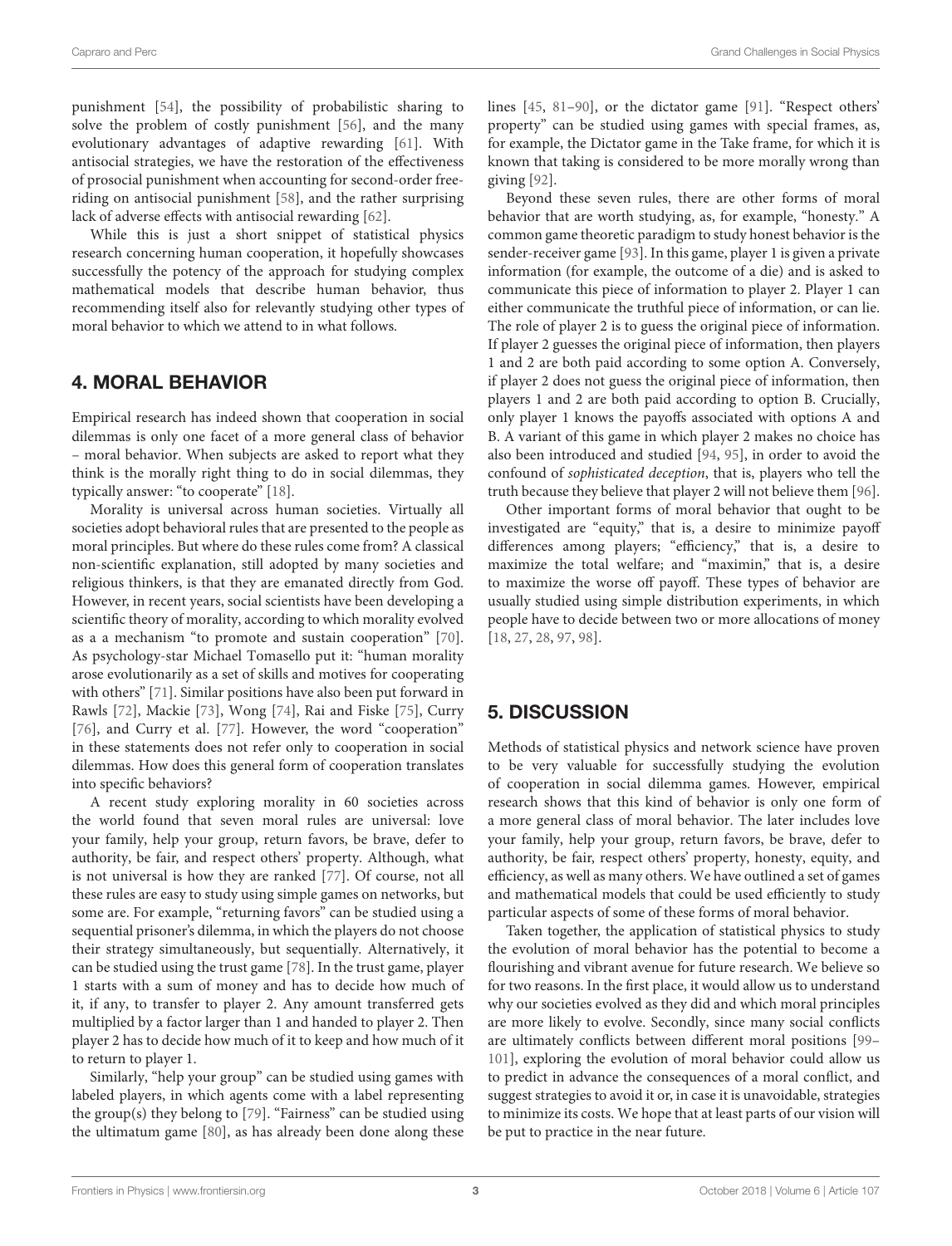## AUTHOR CONTRIBUTIONS

All authors listed have made a substantial, direct and intellectual contribution to the work, and approved it for publication.

### **REFERENCES**

- <span id="page-4-0"></span>1. Pinker, S. The Better Angels of Our Nature: The Decline of Violence in History and Its Causes. New York, NY: Penguin uk (2011).
- <span id="page-4-1"></span>2. Pinker S. Enlightenment Now: The Case for Reason, Science, Humanism, and Progress. New York, NY: Penguin (2018).
- <span id="page-4-2"></span>3. Ostrom E. Collective action and the evolution of social norms. J Economic Perspect. (2000) **14**:137–58. doi: [10.1257/jep.14.3.137](https://doi.org/10.1257/jep.14.3.137)
- 4. Fehr E, Gächter S. Altruistic punishment in humans. Nature (2002) **415**:137. doi: [10.1038/415137a](https://doi.org/10.1038/415137a)
- 5. Milinski M, Semmann D, Krambeck H-J. Reputation helps solve the 'tragedy of the commons'. Nature (2002) **415**:424. doi: [10.1038/415424a](https://doi.org/10.1038/415424a)
- 6. Gintis H, Bowles S, Boyd R, Fehr E. Explaining altruistic behavior in humans. Evol Hum Behav. (2003) **24**:153–72. doi: [10.1016/S1090-5138\(02\)00157-5](https://doi.org/10.1016/S1090-5138(02)00157-5)
- 7. Fehr E, Fischbacher U. Social norms and human cooperation. Trends Cogn Sci. (2004) **8**:185–90. doi: [10.1016/j.tics.2004.02.007](https://doi.org/10.1016/j.tics.2004.02.007)
- 8. Henrich J, McElreath R, Barr A, Ensminger J, Barrett C, Bolyanatz A, et al. Costly punishment across human societies. Science (2006) **312**:1767–70. doi: [10.1126/science.1127333](https://doi.org/10.1126/science.1127333)
- <span id="page-4-24"></span>9. Nowak MA. Five rules for the evolution of cooperation. Science (2006) **314**:1560–3. doi: [10.1126/science.1133755](https://doi.org/10.1126/science.1133755)
- 10. Herrmann B, Thöni C, Gächter S. Antisocial punishment across societies. Science (2008) **319**:1362–7. doi: [10.1126/science.1153808](https://doi.org/10.1126/science.1153808)
- 11. Bowles S, Gintis H. A Cooperative Species: Human Reciprocity and Its Evolution. Princeton, NJ: Princeton University Press (2011).
- <span id="page-4-18"></span>12. Capraro V. A model of human cooperation in social dilemmas. PLoS ONE (2013) **8**:e72427. doi: [10.1371/journal.pone.0072427](https://doi.org/10.1371/journal.pone.0072427)
- 13. Rand DG, Nowak MA. Human cooperation. Trends Cogn Sci. (2013) **17**:413– 25 . doi: [10.1016/j.tics.2013.06.003](https://doi.org/10.1016/j.tics.2013.06.003)
- <span id="page-4-3"></span>14. Perc M, Jordan JJ, Rand DG, Wang Z, Boccaletti S, Szolnoki A. Statistical physics of human cooperation. Phys Reports (2017) **687**:1–51. doi: [10.1016/j.physrep.2017.05.004](https://doi.org/10.1016/j.physrep.2017.05.004)
- <span id="page-4-4"></span>15. Tomasello M, Carpenter M, Call J, Behne T, Moll H. In search of the uniquely human. Behav Brain Sci. (2005) **28**[:721–7. doi: 10.1017/S0140525X055](https://doi.org/10.1017/S0140525X05540123) 40123
- <span id="page-4-5"></span>16. Hrdy SB. Mothers and Others: The Evolutionary Origins of Mutual Understanding. Cambridge, MA: Harvard University Press (2011).
- <span id="page-4-6"></span>17. Nowak MA, Highfield R. SuperCooperators: Altruism, Evolution, and Why We Need Each Other to Succeed. New York, NY: Free Press (2011).
- <span id="page-4-7"></span>18. Capraro V, Rand DG. Do the right thing: experimental evidence that preferences for moral behavior, rather than equity or efficiency per se, drive human prosociality. Judg Decis Making (2018) **13**:99–111.
- <span id="page-4-8"></span>19. Rapoport A, Chammah AM. Prisoner's Dilemma: A study in Conflict and Cooperation, Vol. 165. Ann Arbor, MI: University of Michigan press (1965).
- <span id="page-4-9"></span>20. Skyrms B. The Stag Hunt and the Evolution of Social Structure. Cambridge: Cambridge University Press (2004).
- <span id="page-4-10"></span>21. Hardin G. The tragedy of the commons. J Natl Resources Policy Res. (2009) **1**:243–53. doi: [10.1080/19390450903037302](https://doi.org/10.1080/19390450903037302)
- <span id="page-4-11"></span>22. Hamilton WD. The genetical evolution of social behaviour. i. J Theor Biol. (1964) **7**:1–16.
- <span id="page-4-12"></span>23. Trivers RL. The evolution of reciprocal altruism. Q Rev Biol. (1971) **46**:35–57.
- <span id="page-4-13"></span>24. Nowak MA, Sigmund K. Evolution of indirect reciprocity by image scoring. Nature (1998) **393**:573. doi: [10.1038/31225](https://doi.org/10.1038/31225)
- <span id="page-4-14"></span>25. Fehr E, Schmidt KM. A theory of fairness, competition, and cooperation. Q J Econom. (1999) **114**:817–68. doi: [10.1162/003355399556151](https://doi.org/10.1162/003355399556151)
- 26. Bolton GE, Ockenfels A. Erc: a theory of equity, reciprocity, and competition. Am Econ Rev. (2000) **90**:166–93. doi: [10.1257/aer.90.1.166](https://doi.org/10.1257/aer.90.1.166)
- <span id="page-4-29"></span>27. Charness G, Rabin M. Understanding social preferences with simple tests. Q J Econ. (2002) **117**[:817–69. doi: 10.1162/0033553027601](https://doi.org/10.1162/003355302760193904) 93904

### ACKNOWLEDGMENTS

This work was supported by the Slovenian Research Agency (Grants J1-7009 and P5-0027).

- <span id="page-4-15"></span>28. Engelmann D, Strobel M. Inequality aversion, efficiency, and maximin preferences in simple distribution experiments. Am Econ Rev. (2004) **94**:857– 69. doi: [10.1257/0002828042002741](https://doi.org/10.1257/0002828042002741)
- <span id="page-4-16"></span>29. Rand DG, Greene JD, Nowak MA. Spontaneous giving and calculated greed. Nature (2012) **489**:427. doi: [10.1038/nature11467](https://doi.org/10.1038/nature11467)
- <span id="page-4-17"></span>30. Capraro V, Halpern JY. Translucent players: explaining cooperative behavior in social dilemmas. Proc 15th conf Theoret Aspects Ration Knowl. (2016) **215**:114–126. doi: [10.4204/eptcs.215.9](https://doi.org/10.4204/eptcs.215.9)
- <span id="page-4-19"></span>31. Halpern JY, Rong N. Cooperative equilibrium. In: Proceedings of the 9th International Conference on Autonomous Agents and Multiagent Systems: volume 1-Vol 1. Toronto, ON: International Foundation for Autonomous Agents and Multiagent Systems (2010). pp. 1465–1466.
- <span id="page-4-20"></span>32. Barcelo H, Capraro V. Group size effect on cooperation in oneshot social dilemmas. Sci Reports (2015) **5**[:7937. doi: 10.1038/srep](https://doi.org/10.1038/srep07937) 07937
- <span id="page-4-21"></span>33. Rand DG, Nowak MA, Fowler JH, Christakis NA. Static network structure can stabilize human cooperation. Proc Natl Acad Sci USA. (2014) **111**:17093– 8 . doi: [10.1073/pnas.1400406111](https://doi.org/10.1073/pnas.1400406111)
- <span id="page-4-22"></span>34. Nowak MA, May RM. Evolutionary games and spatial chaos. Nature (1992) **359**:826. doi: [10.1038/359826a0](https://doi.org/10.1038/359826a0)
- 35. Lieberman E, Hauert C, Nowak MA. Evolutionary dynamics on graphs. Nature (2005) **433**:312. doi: [10.1038/nature03204](https://doi.org/10.1038/nature03204)
- <span id="page-4-23"></span>36. Ohtsuki H, Hauert C, Lieberman E, Nowak MA. A simple rule for the evolution of cooperation on graphs and social networks. Nature (2006) **441**(7092):502. doi: [10.1038/nature04605](https://doi.org/10.1038/nature04605)
- <span id="page-4-25"></span>37. Perc M, Szolnoki A. Coevolutionary games–A mini review. BioSystems (2010) **99**:109–25. doi: [10.1016/j.biosystems.2009.10.003](https://doi.org/10.1016/j.biosystems.2009.10.003)
- <span id="page-4-26"></span>38. Wang Z, Wang L, Szolnoki A, Perc M. Evolutionary games on multilayer networks: a colloquium. Eur Phys J B (2015) **88**:124.
- <span id="page-4-27"></span>Santos FC, Pacheco JM. Scale-free networks provide a unifying framework for the emergence of cooperation. Phys Rev Lett. (2005) **95**:098104. doi: [10.1103/PhysRevLett.95.098104](https://doi.org/10.1103/PhysRevLett.95.098104)
- 40. Pacheco JM, Traulsen A, Nowak MA. Coevolution of strategy and structure in complex networks with dynamical linking. Phys Rev Lett. (2006) **97**:258103. doi: [10.1103/PhysRevLett.97.258103](https://doi.org/10.1103/PhysRevLett.97.258103)
- 41. Gómez-Gardeñes J, Campillo M., Floría LM, Moreno Y. Dynamical organization of cooperation in complex networks. Phys Rev Lett. (2007) **98**:108103. doi: [10.1103/PhysRevLett.98.108103](https://doi.org/10.1103/PhysRevLett.98.108103)
- 42. Ohtsuki H, Nowak MA, Pacheco JM. Breaking the symmetry between interaction and replacement in evolutionary dynamics on graphs. Phys Rev Lett. (2007) **98**[:108106. doi: 10.1103/PhysRevLett.98.](https://doi.org/10.1103/PhysRevLett.98.108106) 108106
- 43. Lee S, Holme P, Wu Z-X. Emergent hierarchical structures in multiadaptive games. Phys Rev Lett. (2011) **106**:028702. doi: [10.1103/PhysRevLett.106.028702](https://doi.org/10.1103/PhysRevLett.106.028702)
- 44. Mathiesen J, Mitarai N, Sneppen K, Trusina A. Ecosystems with mutually exclusive interactions self-organize to a state of high diversity. Phys Rev Lett. (2011) **107**:188101 . doi: [10.1103/PhysRevLett.107.188101](https://doi.org/10.1103/PhysRevLett.107.188101)
- <span id="page-4-28"></span>45. Szolnoki A, Perc M, Szabo G. Defense mechanisms of empathetic players in the spatial ultimatum game. Phys Rev Lett. (2012) **109**:078701 . doi: [10.1103/PhysRevLett.109.078701](https://doi.org/10.1103/PhysRevLett.109.078701)
- 46. Assaf M, Mobilia M. Metastability and anomalous fixation in evolutionary games on scale-free networks. Phys Rev Lett. (2012) **109**:188701. doi: [10.1103/PhysRevLett.109.188701](https://doi.org/10.1103/PhysRevLett.109.188701)
- 47. Gómez S, Díaz-Guilera A, Gómez-Gardeñes J, Pérez-Vicente C, Moreno Y, Arenas A. Diffusion dynamics on multiplex networks. Phys Rev Lett. (2013) **110**:028701. doi: [10.1103/PhysRevLett.110.028701](https://doi.org/10.1103/PhysRevLett.110.028701)
- 48. Knebel J, Krüger T, Weber M, Frey E. Coexistence and survival in conservative Lotka-Volterra networks. Phys Rev Lett. (2013) **110**:168106 . doi: [10.1103/PhysRevLett.110.168106](https://doi.org/10.1103/PhysRevLett.110.168106)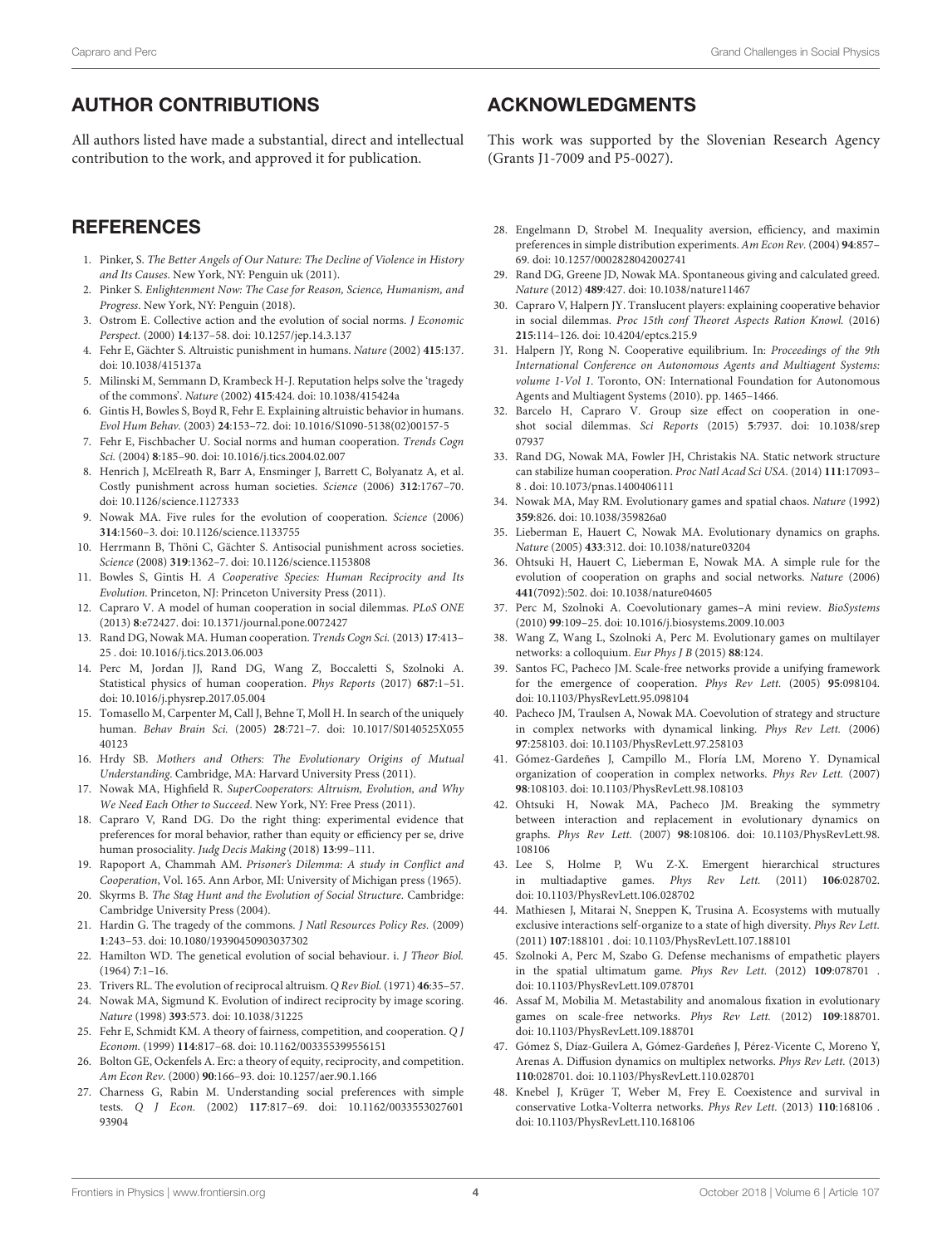- <span id="page-5-0"></span>49. Pinheiro F, Santos MD, Santos F, Pacheco J. Origin of peer influence in social networks. Phys Rev Lett. (2014) **112**:098702. doi: [10.1103/PhysRevLett.112.098702](https://doi.org/10.1103/PhysRevLett.112.098702)
- <span id="page-5-1"></span>50. Szolnoki A, Perc M, Szabó G. Topology-independent impact of noise on cooperation in spatial public goods games. Physical Review E (2009) **80**:056109. doi: [10.1103/PhysRevE.80.056109](https://doi.org/10.1103/PhysRevE.80.056109)
- <span id="page-5-2"></span>51. Perc M. High-performance parallel computing in the classroom using the public goods game as an example. Eur J Phys. (2017) **38**:045801. doi: [10.1088/1361-6404/aa6a0e](https://doi.org/10.1088/1361-6404/aa6a0e)
- <span id="page-5-3"></span>52. Helbing D, Szolnoki A, Perc M, Szabó G. Punish, but not too hard: How costly punishment spreads in the spatial public goods game. N J Phys. (2010) **12**:083005 . doi: [10.1088/1367-2630/12/8/083005](https://doi.org/10.1088/1367-2630/12/8/083005)
- <span id="page-5-13"></span>53. Szolnoki A, Szabó G, Perc M. Phase diagrams for the spatial public goods game with pool punishment. Phys Rev E (2011) **83**:036101 .
- <span id="page-5-14"></span>doi: [10.1103/PhysRevE.83.036101](https://doi.org/10.1103/PhysRevE.83.036101) 54. Perc M, Szolnoki A. Self-organization of punishment in structured populations. N J Phys. (2012) 14:043013. in structured populations. N doi: [10.1088/1367-2630/14/4/043013](https://doi.org/10.1088/1367-2630/14/4/043013)
- 55. Wang Z, Xia C-Y, Meloni S, Zhou C-S, Moreno Y. Impact of social punishment on cooperative behavior in complex networks. Sci Reports (2013) **3**:3055. doi: [10.1038/srep03055](https://doi.org/10.1038/srep03055)
- <span id="page-5-15"></span>56. Chen X, Szolnoki A, Perc M. Probabilistic sharing solves the problem of costly punishment. N J Phys. (2014) **16**:083016. doi: [10.1088/1367-2630/16/8/083016](https://doi.org/10.1088/1367-2630/16/8/083016)
- 57. Chen X, Szolnoki A, Perc M. Competition and cooperation among different punishing strategies in the spatial public goods game. Phys Rev E (2015) **92**:012819. doi: [10.1103/PhysRevE.92.012819](https://doi.org/10.1103/PhysRevE.92.012819)
- <span id="page-5-4"></span>58. Szolnoki A, Perc M. Second-order free-riding on antisocial punishment restores the effectiveness of prosocial punishment. Phys Rev X (2017) **7**:041027. doi: [10.1103/physrevx.7.041027](https://doi.org/10.1103/physrevx.7.041027)
- <span id="page-5-5"></span>59. Szolnoki A, Perc M. Reward and cooperation in the spatial public goods game. EPL (Europhys Lett.) (2010) **92**:38003. doi: [10.1209/0295-5075/92/38003](https://doi.org/10.1209/0295-5075/92/38003)
- 60. Hilbe C, Sigmund K. Incentives and opportunism: from the carrot to the stick. Proc R Soc B (2010) **277**[:2427–33. doi: 10.1098/rspb.](https://doi.org/10.1098/rspb.2010.0065) 2010.0065
- <span id="page-5-16"></span>61. Szolnoki A, Perc M. Evolutionary advantages of adaptive rewarding. N J Phys. (2012) **14**:093016. doi: [10.1088/1367-2630/14/9/093016](https://doi.org/10.1088/1367-2630/14/9/093016)
- <span id="page-5-6"></span>62. Szolnoki A, Perc M. Antisocial pool rewarding does not deter public cooperation. Proc R Soc B (2015) **282**[:20151975. doi: 10.1098/rspb.](https://doi.org/10.1098/rspb.2015.1975) 2015.1975
- <span id="page-5-7"></span>63. Szolnoki A, Perc M. Competition of tolerant strategies in the spatial public goods game. N J Phys. (2016) **18**:083021. doi: [10.1088/1367-2630/18/8/083021](https://doi.org/10.1088/1367-2630/18/8/083021)
- <span id="page-5-8"></span>64. Perc M. Stability of subsystem solutions in agent-based models. Eur J Phys. (2018) **39**:014001. doi: [10.1088/1361-6404/aa903d](https://doi.org/10.1088/1361-6404/aa903d)
- <span id="page-5-9"></span>65. Dickman R. First- and second-order phase transitions in a driven lattice gas with nearest-neighbor exclusion. Phys Rev E (2001) **64**:016124. doi: [10.1103/PhysRevE.64.016124](https://doi.org/10.1103/PhysRevE.64.016124)
- 66. Szolnoki A. Dynamical mean-field approximation for a pair contact process with a particle source. Phys Rev E (2002) **66**:057102. doi: [10.1103/PhysRevE.66.057102](https://doi.org/10.1103/PhysRevE.66.057102)
- <span id="page-5-10"></span>67. Dickman R. n-site approximations and coherent-anomaly-method analysis for a stochastic sandpile. Phys Rev E (2002) **66**:036122. doi: [10.1103/PhysRevE.66.036122](https://doi.org/10.1103/PhysRevE.66.036122)
- <span id="page-5-11"></span>68. Helbing D, Szolnoki A, Perc M, Szabó G. Evolutionary establishment of moral and double moral standards through spatial interactions. PLoS Comput Biol. (2010) **6**[:e1000758. doi: 10.1371/journal.pcbi.10](https://doi.org/10.1371/journal.pcbi.1000758) 00758
- <span id="page-5-12"></span>69. Szolnoki A, Perc M. Correlation of positive and negative reciprocity fails to confer an evolutionary advantage: phase transitions to elementary strategies. Phys Rev X (2013) **3**:041021. doi: [10.1103/physrevx.3.041021](https://doi.org/10.1103/physrevx.3.041021)
- <span id="page-5-17"></span>70. Greene JD. The rise of moral cognition. Cognition (2015) **135**:39–42 . doi: [10.1016/j.cognition.2014.11.018](https://doi.org/10.1016/j.cognition.2014.11.018)
- <span id="page-5-18"></span>71. Tomasello M, Vaish A. Origins of human cooperation and morality. Ann Rev Psychol. (2013) **64**[:231–55. doi: 10.1146/annurev-psych-113011-](https://doi.org/10.1146/annurev-psych-113011-143812) 143812
- <span id="page-5-19"></span>72. Rawls J. A Theory of Justice: Revised Edition. Cambridge, MA: Harvard University Press (2009).
- <span id="page-5-20"></span>73. Mackie J. Ethics: Inventing Right and Wrong. New York, NY: Penguin UK (1990).
- <span id="page-5-21"></span>74. Wong DB. Moral Relativity. Oakland, CA: University of California Press (1984).
- <span id="page-5-22"></span>75. Rai TS, Fiske AP. Moral psychology is relationship regulation: moral motives for unity, hierarchy, equality, and proportionality. Psychol Rev. (2011) **118**:57. doi: [10.1037/a0021867](https://doi.org/10.1037/a0021867)
- <span id="page-5-23"></span>76. Curry OS. Morality as cooperation: a problem-centred approach. In: Shackelford TK, Hansen RD, editors. The Evolution of Morality. Cham: Springer (2016). p. 27–51.
- <span id="page-5-24"></span>77. Curry O, Mullins D, Whitehouse H. Is it good to cooperate? testing the theory of morality-as-cooperation in 60 societies. Curr Anthropol. (in press) **1**:osf.io/9546r.
- <span id="page-5-25"></span>78. Berg J, Dickhaut J, McCabe K. Trust, reciprocity, and social history. Games Econ Behav. (1995) **10**[:122–42. doi: 10.1006/game.](https://doi.org/10.1006/game.1995.1027) 1995.1027
- <span id="page-5-26"></span>79. Tajfel H. Experiments in intergroup discrimination. Sci Am. (1970) **223**:96– 103. doi: [10.1038/scientificamerican1170-96](https://doi.org/10.1038/scientificamerican1170-96)
- <span id="page-5-27"></span>80. Güth W, Schmittberger R, Schwarze B. An experimental analysis of ultimatum bargaining. J Econ Behav Organ. (1982) **3**:367–88. doi: [10.1016/0167-2681\(82\)90011-7](https://doi.org/10.1016/0167-2681(82)90011-7)
- <span id="page-5-28"></span>81. Page KM, Nowak MA, Sigmund K. The spatial ultimatum game. Proc R Soc Lond B (2000) **267**[:2177–82. doi: 10.1098/rspb.](https://doi.org/10.1098/rspb.2000.1266) 2000.1266
- 82. Kuperman MN, Risau-Gusman S. The effect of topology on the spatial ultimatum game. Eur Phys J B (2008) **62**:233–8. doi: [10.1140/epjb/e2008-00133-x](https://doi.org/10.1140/epjb/e2008-00133-x)
- 83. Equíluz VM, Tessone C. Critical behavior in an evolutionary ultimatum game with social structure. Adv Complex Syst. (2009) **12**:221–32. doi: [10.1142/S0219525909002179](https://doi.org/10.1142/S0219525909002179)
- 84. da Silva R, Kellerman GA, Lamb LC. Statistical fluctuations in population bargaining in the ultimatum game: Static and evolutionary aspects. J Theor Biol (2009) **258**[:208–18. doi: 10.1016/j.jtbi.2009.](https://doi.org/10.1016/j.jtbi.2009.01.017) 01.017
- 85. Deng L, Tang W, Zhang J. The coevolutionay ultimatum game on different network topologies. Phys A (2011) **390**:4227–35. doi: [10.1016/j.physa.2011.06.076](https://doi.org/10.1016/j.physa.2011.06.076)
- 86. Gao J, Li Z, Wu T, Wang L. The coevolutionary ultimatum game. EPL (2011) **93**:48003. doi: [10.1209/0295-5075/93/48003](https://doi.org/10.1209/0295-5075/93/48003)
- 87. Szolnoki A, Perc M, Szabó G. Accuracy in strategy imitations promotes the evolution of fairness in the spatial ultimatum game. EPL (Europhys Lett.) (2012) **100**:28005. doi: [10.1209/0295-5075/100/28005](https://doi.org/10.1209/0295-5075/100/28005)
- 88. Deng L, Wang C, Tang W, Zhou G, Cai J. A network growth model based on the evolutionary ultimatum game. J Stat Mech. (2012) **2012**:P11013. doi: [10.1088/1742-5468/2012/11/P11013](https://doi.org/10.1088/1742-5468/2012/11/P11013)
- 89. Iranzo J, Floría L, Moreno Y, Sánchez A. Empathy emerges spontaneously in the ultimatum game: Small groups and networks. PLoS ONE (2011) **7**:e43781. doi: [10.1371/journal.pone.0043781](https://doi.org/10.1371/journal.pone.0043781)
- <span id="page-5-29"></span>90. Miyaji K, Wang Z, Tanimoto J, Hagishima A, Kokubo S. The evolution of fairness in the coevolutionary ultimatum games. Chaos Solit Fractals (2013) **56**:13–18. doi: [10.1016/j.chaos.2013.05.007](https://doi.org/10.1016/j.chaos.2013.05.007)
- <span id="page-5-30"></span>91. Forsythe R, Horowitz JL, Savin NE, Sefton M. Fairness in simple bargaining experiments. Games Econ Behav. (1994) **6**:347–69. doi: [10.1006/game.1994.1021](https://doi.org/10.1006/game.1994.1021)
- <span id="page-5-31"></span>92. Krupka EL, Weber RA. Identifying social norms using coordination games: why does dictator game sharing vary? J Eur Econ Assoc. (2013) **11**:495–524. doi: [10.1111/jeea.12006](https://doi.org/10.1111/jeea.12006)
- <span id="page-5-32"></span>93. Gneezy U. Deception: the role of consequences. Am Econ Rev. (2005) **95**:384–94. doi: [10.1257/0002828053828662](https://doi.org/10.1257/0002828053828662)
- <span id="page-5-33"></span>94. Biziou-van Pol L, Haenen J, Novaro A, Liberman AO, Capraro V. Does telling white lies signal pro-social preferences? Judg Decis Making (2015) **10**:538–48.
- <span id="page-5-34"></span>95. Capraro V. Does the truth come naturally? time pressure increases honesty in one-shot deception games. Econ Lett. (2017) **158**:54–7. doi: [10.1016/j.econlet.2017.06.015](https://doi.org/10.1016/j.econlet.2017.06.015)